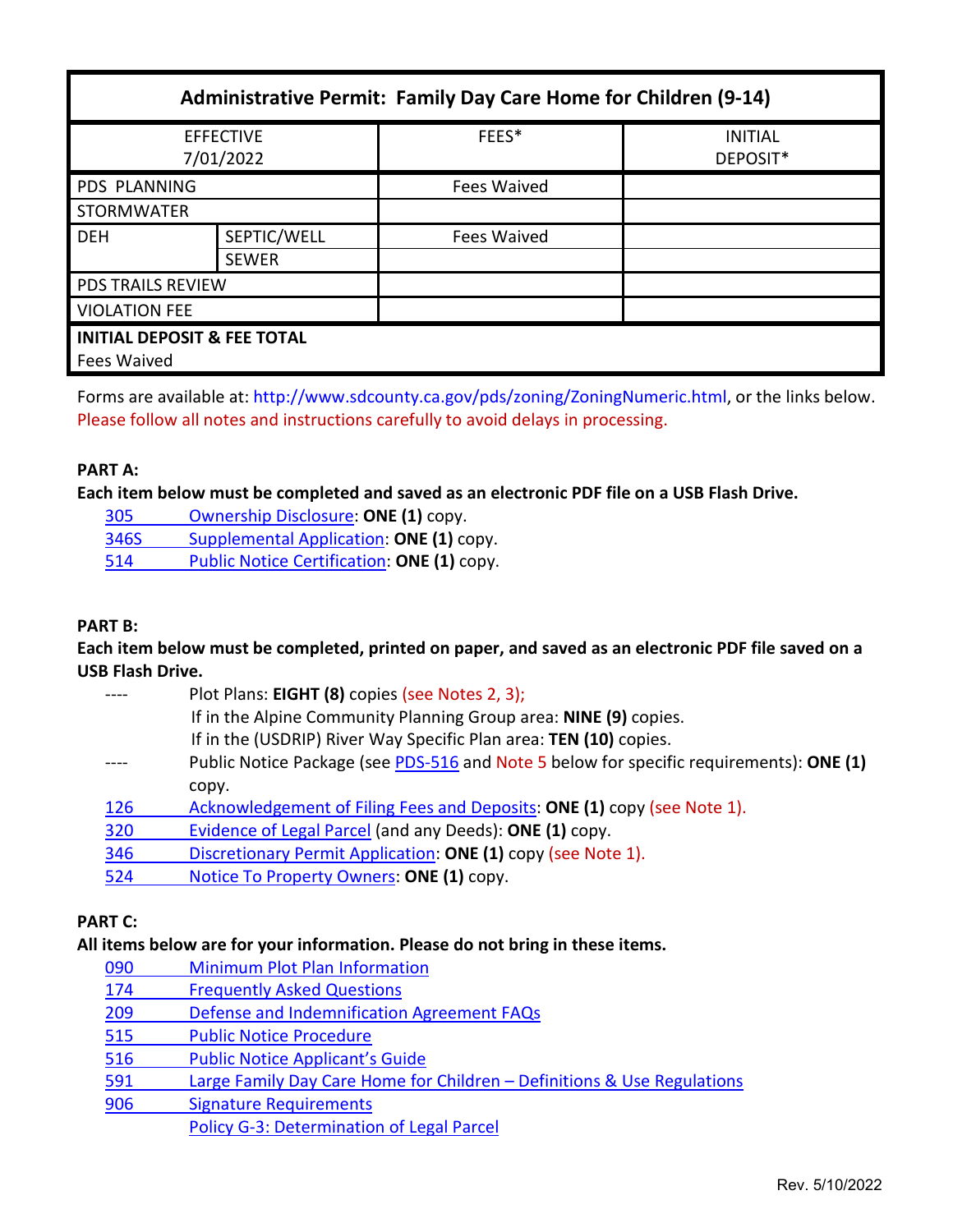#### **NOTES:**

#### 1. **IMPORTANT:**

A Registered Property Owner **MUST SUBMIT** a **Signed Letter of Authorization** for an Agent if; An Authorized Agent signs the PDS-346 form and is not the registered owner of the parcel.

- Or, the parcel is owned by two or more registered owners.
- Or, not all of the registered owners are signing the PDS-346 form.
- Or, the Authorized Agent is not the Financially Responsible Party.

Or, the parcel is owned by a Corporation.

## **ADDITIONALLY:**

Financially Responsible Party **MUST SIGN** form PDS-126. Financially Responsible Party **INFORMATION MUST MATCH EXACTLY** on form PDS-126 Authorized Agent **may sign** form PDS-346 **ONLY IF ATTACHED** to a **Signed Letter of Authorization.** 

- 2. Plot plans are to be stapled together in sets and folded to 8½" x 11" with the lower right-hand corner exposed.
- 3. Zoning Planner needs to review plot plan for compliance with the ordinance requirements prior to acceptance of the project.
- 4. Project goes to local Community Planning Group and/or Design Review Board for recommendation.
- 5. Notice of the application shall be given to all property owners within 500' (feet) from the applicant's property and a minimum of 20 different owners. For example, if 20 different property owners cannot be found within a 500' radius, the notice area shall be expanded until 20 property owners are available for notification. See table below for more details.

| 500' Min. Distribution Distance of<br><b>Public Notices; Min. of 20 Property</b> | 1000' Min. Distribution Distance of<br><b>Public Notices: Min. of 50 Property</b> | 1500' Min. Distribution Distance of<br><b>Public Notices: Min. of 100 Property</b> |
|----------------------------------------------------------------------------------|-----------------------------------------------------------------------------------|------------------------------------------------------------------------------------|
| <b>Owners</b>                                                                    | <b>Owners</b>                                                                     | <b>Owners</b>                                                                      |
| • Administrative Permits                                                         | • Agricultural Preserve Establishment/                                            | • General Plan Amendment                                                           |
| • Habitat Loss Permits                                                           | Disestablishment                                                                  | $\bullet$ Rezone                                                                   |
| • Minor Use Permits                                                              | • Alcoholic Beverage License                                                      | • Specific Plan Amendment                                                          |
| • Open Space Encroachment                                                        | • Open Space Vacation                                                             | • Major Use Permit                                                                 |
| • Reclamation Plan                                                               | • Tentative Map (<50 lots)                                                        | • Tentative Map (>50 lots)                                                         |
| • Site Plan (<10,000 sq ft.)                                                     | • Site Plan (>10,000 sq ft)                                                       | • Site Plan (>25,000 sq ft)                                                        |
| • Tentative Parcel Map                                                           | • Appeals of above projects                                                       | • Appeals of above projects                                                        |
| $\bullet$ Variance                                                               |                                                                                   |                                                                                    |
| • Wireless Facilities                                                            |                                                                                   |                                                                                    |
| • Appeals of above projects                                                      |                                                                                   |                                                                                    |

- 6. If project is a violation, plans must have Code Compliance Officer's stamp before accepting the application.
- 7. Your application package must be complete when you bring it in for submittal. The submittal process begins at the main "Check-In" counter on the first floor.

#### **8. Office Location and Hours:**

5510 Overland Avenue, Suite 110 (First Floor), San Diego, CA 92123. Monday - Friday: 8:00 a.m. to 11:45 a.m. and 12:30 p.m. to 4:00 p.m. (Except County Holidays).